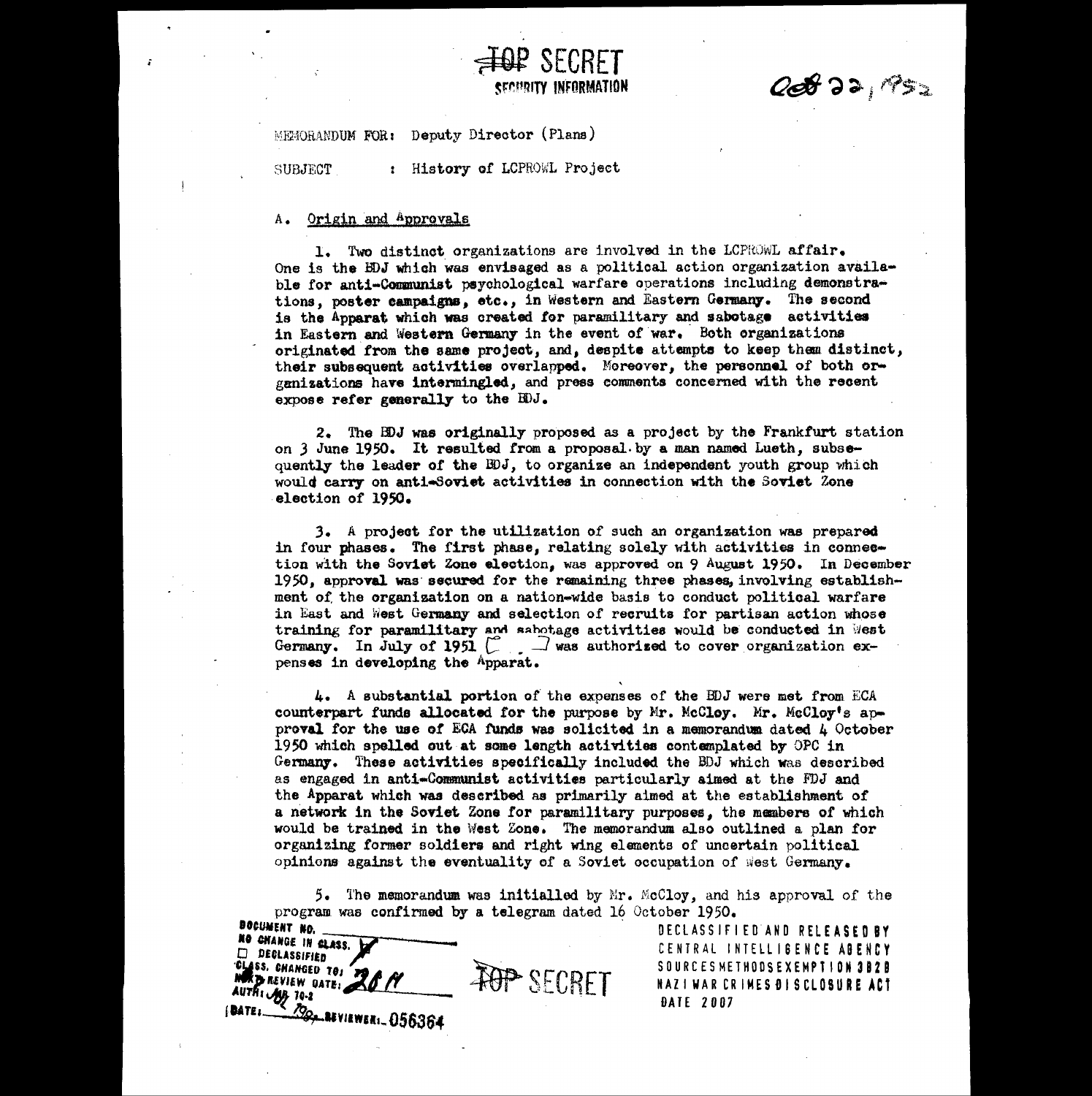## Development  $B_{\bullet}$

1. The 4DJ has continued as an overt organization since its inception and has contributed to demonstrations and poster campaigns.

2. The Apparat as such was segregated from the EOJ. Although some of the original members of the Apparat were also members of the BDJ, including the principal agent and organizer of the Apparat, all these individuals were called upon to resign from the HPJ and terminate any association with it. Later investigation indicated that in practice complete segregation of the two activities was not effective. The Apparat was organised throughout the Eastern and West Zones with sub-leaders in each of the various Laender and **sub-units** established down to the **Kreis level.** A training course was instituted at which **leaders** and selected members of the Apparat were given elementary instruction in weapons **and demolitions techniques.**

## C. Curtailment and Liquidation of BDJ and Apparat

**1. Considerable coneern was voiced** by representatives of HICOG **from time to time about political activities of the BDJ. This concern reflected statements generally ascribed to SPD sources to the effect that the DDJ had. an anti-Socialist bias** and that its membership molded **undesirage elements including former members** of the 3. Neeers. **Reber and Thayer** brought **these allegations to** Mr. Wiener's attention **at the time of his visit to Germany in November 1951.** 'ET. **Wisner** questioned **representatives** of the German **Mission about** the **activities** of the BDJ, and, after **his return to** Washington, directed that the project be reviewed. This **review coincided with a general review** undertaken by the Division and representatives of ADPC of all psychological and, paramilitary activities conducted by CIA **in Germany.**

2. By dispatch dated 28 December 1951 (3840-CWUFG), the German Mission **was apprised of the** fact that **any resistance program involving** the **organization and training of German citizens in** west Germany would have to be **drasti-**2. By dispatch dated 28 December 1951 (3840–CWUFG), the German Mission was apprised of the fact that any resistance program involving the organize tion and training of German citizens in west Germany would have to be drast **cable from Headquarters in** March 1952 requesting **a** complete report on the **security and general** status of the Apparat. The **necessity for such a report and desired governing policies** were set forth at **length** by dispatch **(4936-014FG) in April 1952. The German Mission advised on 16 May 1952 by cable that such an investigation was underway, and, on 20** June 1952, reported their **decision** to phase the Apparat out completely. **A** subsequent oral **report** to the Chief of the **Division in July** 1952 confirmed that the investigation and subsequent liquidation of the Apparat had been made the responsibility of **a reliable case** 2. By dispatch dat<br>
was apprised of the fact<br>
tion and training of Ger<br>
cally curtailed at least<br>
Bonn Government could/es<br>
cable from Headquarters<br>
security and general sta<br>
and desired governing point<br>
in April 1952. The

 $3.$  The desirability of disbanding the BDJ in toto was considered from time to time during the course of the **complete review** of West German projects undertaken by the EE Division shortly after the merger **of** GPO and OSO in January 1920and by representatives of ADPC during the ensuing months. Various reports received during this period indicated that the BDJ was attaining a certain respectability. For **example, a** Whitsuntide rally proposed. under

**EER SECRET**